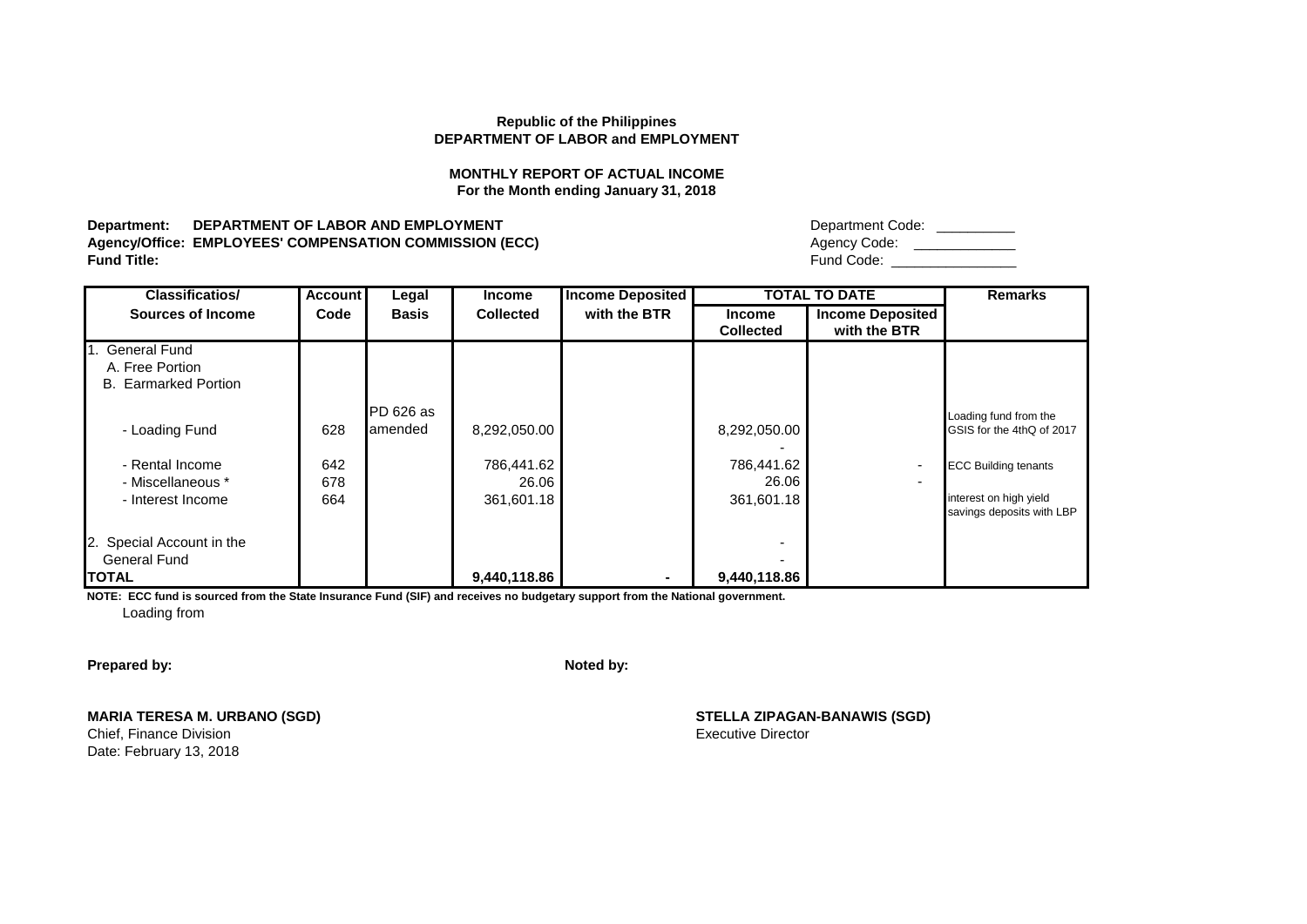## **MONTHLY REPORT OF ACTUAL INCOME For the Month ending February 28, 2017**

**Department: DEPARTMENT OF LABOR AND EMPLOYMENT Agency/Office: EMPLOYEES' COMPENSATION COMMISSION (ECC)**<br>Fund Title: **Fund Title:** Fund Code: \_\_\_\_\_\_\_\_\_\_\_\_\_\_\_\_

| Department Code: |
|------------------|
| Agency Code:     |
| Fund Code:       |

| <b>Classificatios/</b>      | <b>Account</b> | Legal        | <b>Income</b>    | <b>Income Deposited</b> |                  | <b>TOTAL TO DATE</b>    | <b>Remarks</b>              |
|-----------------------------|----------------|--------------|------------------|-------------------------|------------------|-------------------------|-----------------------------|
| <b>Sources of Income</b>    | Code           | <b>Basis</b> | <b>Collected</b> | with the BTR            | <b>Income</b>    | <b>Income Deposited</b> |                             |
|                             |                |              |                  |                         | <b>Collected</b> | with the BTR            |                             |
| 1. General Fund             |                |              |                  |                         |                  |                         |                             |
| A. Free Portion             |                |              |                  |                         |                  |                         |                             |
| <b>B.</b> Earmarked Portion |                |              |                  |                         |                  |                         |                             |
|                             |                | PD 626 as    |                  |                         |                  |                         | Loading fund from the       |
| - Loading Fund              | 628            | lamended     |                  |                         | 8,292,450.00     |                         | GSIS (4th Q, 2017)          |
|                             |                |              |                  |                         |                  |                         |                             |
| - Rental Income             | 642            |              | 958,968.83       |                         | 1,745,410.45     | $\blacksquare$          | <b>ECC Building tenants</b> |
| - Miscellaneous             | 678            |              | 26.06            |                         | 52.12            | ۰                       |                             |
| - Interest Income           | 664            |              | 326,072.61       |                         | 687,673.79       |                         | interest on investment in   |
|                             |                |              |                  |                         |                  |                         | time deposits.              |
|                             |                |              |                  |                         |                  |                         |                             |
| 2. Special Account in the   |                |              |                  |                         |                  |                         |                             |
| <b>General Fund</b>         |                |              |                  |                         |                  |                         |                             |
| <b>ITOTAL</b>               |                |              | 1,285,067.50     | $\blacksquare$          | 10,725,586.36    |                         |                             |

**NOTE: ECC fund is sourced from the State Insurance Fund (SIF) and receives no budgetary support from the National government.**

 **\*Adjusted January, 2018 Loading fund**

**Prepared by: Noted by: Noted by: Noted by: Noted by: Noted by: Noted by: Noted by: Noted by: Noted by: Noted by: Noted by: Noted by: Noted by: Noted by: Noted by: Noted by: Noted by: No** 

**MARIA TERESA M. URBANO (SGD) STELLA ZIPAGAN-BANAWIS (SGD)**

Date: March 2, 2018

Chief, Finance Division **Executive Director** Chief, Finance Division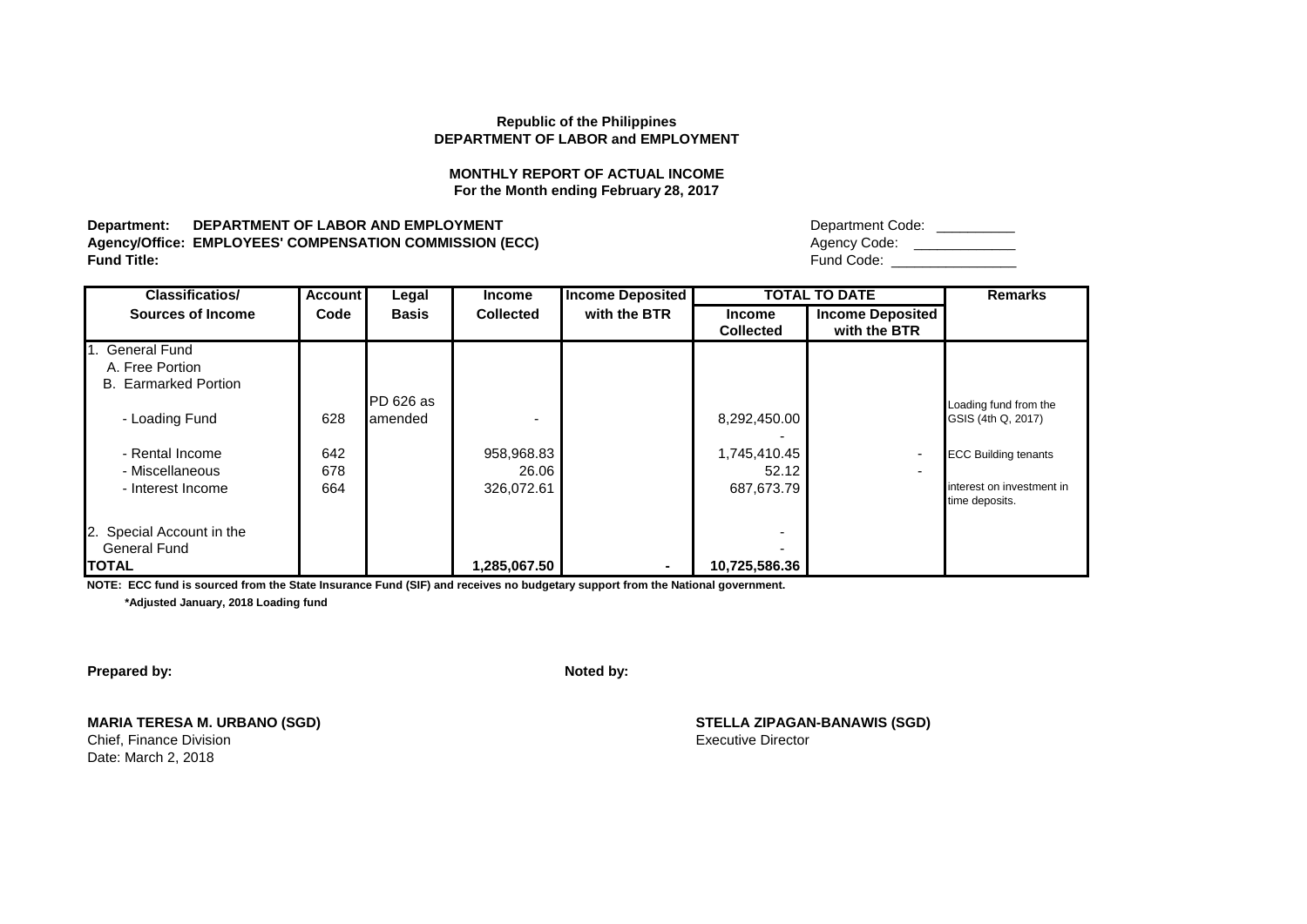# **MONTHLY REPORT OF ACTUAL INCOME For the Month ending March 31, 2018**

**Department: DEPARTMENT OF LABOR AND EMPLOYMENT Agency/Office: EMPLOYEES' COMPENSATION COMMISSION (ECC)**<br>Fund Title: **Fund Title:** Fund Code: \_\_\_\_\_\_\_\_\_\_\_\_\_\_\_\_

| Department Code: |  |
|------------------|--|
| Agency Code:     |  |
| Fund Code:       |  |

| <b>Classificatios/</b>      | <b>Account</b> | Legal        | <b>Income</b>    | <b>Income Deposited</b> |                  | <b>TOTAL TO DATE</b>     | <b>Remarks</b>              |
|-----------------------------|----------------|--------------|------------------|-------------------------|------------------|--------------------------|-----------------------------|
| <b>Sources of Income</b>    | Code           | <b>Basis</b> | <b>Collected</b> | with the BTR            | <b>Income</b>    | <b>Income Deposited</b>  |                             |
|                             |                |              |                  |                         | <b>Collected</b> | with the BTR             |                             |
| 1. General Fund             |                |              |                  |                         |                  |                          |                             |
| A. Free Portion             |                |              |                  |                         |                  |                          |                             |
| <b>B.</b> Earmarked Portion |                |              |                  |                         |                  |                          |                             |
|                             |                | PD 626 as    |                  |                         |                  |                          | Loading fund from SSS and   |
| - Loading Fund              | 628            | amended      |                  |                         | 8,292,450.00     |                          | <b>GSIS</b>                 |
|                             |                |              |                  |                         |                  |                          |                             |
| - Rental Income             | 642            |              | 949,652.71       |                         | 2,695,063.16     | $\overline{\phantom{a}}$ | <b>ECC Building tenants</b> |
|                             |                |              |                  |                         |                  |                          |                             |
| - Miscellaneous             | 678            |              | 38,800.10        |                         | 38,852.22        | $\overline{\phantom{0}}$ |                             |
| - Interest Income *         | 664            |              | 350.232.73       |                         | 1,037,906.52     |                          | interest on high yield and  |
|                             |                |              |                  |                         |                  |                          | savings deposits with LBP   |
|                             |                |              |                  |                         |                  |                          |                             |
| 2. Special Account in the   |                |              |                  |                         |                  |                          |                             |
| <b>General Fund</b>         |                |              |                  |                         |                  |                          |                             |
| <b>ITOTAL</b>               |                |              | 1,338,685.54     |                         | 12,064,271.90    |                          |                             |

**NOTE: ECC fund is sourced from the State Insurance Fund (SIF) and receives no budgetary support from the National government.**

 **ECC fund and collections are deposited at Landbank.**

**Prepared by: Noted by: Noted by: Noted by: Noted by: Noted by: Noted by: Noted by: Noted by: Noted by: Noted by: Noted by: Noted by: Noted by: Noted by: Noted by: Noted by: Noted by: No** 

**MARIA TERESA M. URBANO (SGD) STELLA ZIPAGAN-BANAWIS (SGD)**

Date: April 3, 2017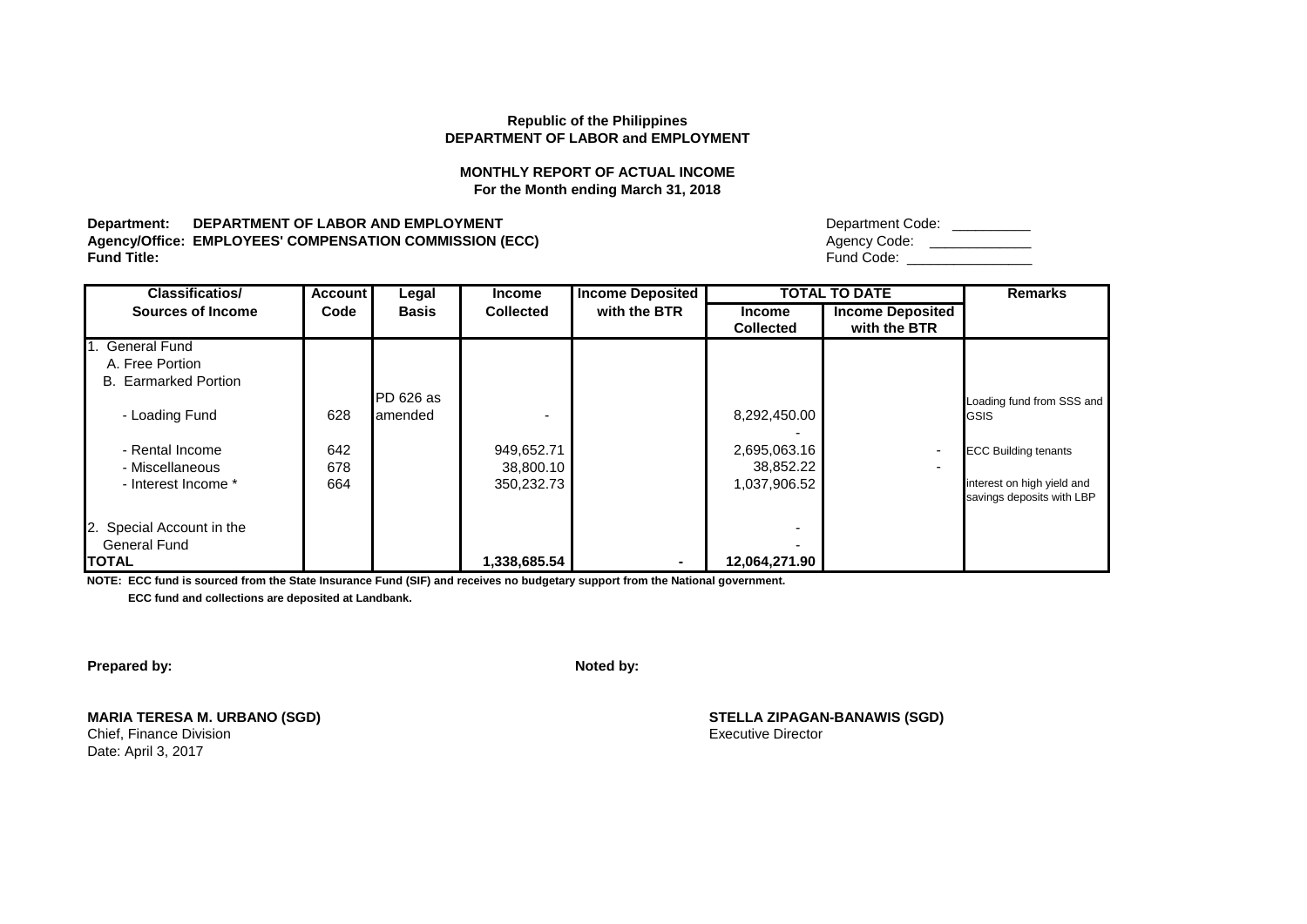# **MONTHLY REPORT OF ACTUAL INCOME For the Month ending April 30, 2018**

**Department: DEPARTMENT OF LABOR AND EMPLOYMENT Agency/Office: EMPLOYEES' COMPENSATION COMMISSION (ECC)**<br>Fund Title: **Fund Title:** Fund Code: \_\_\_\_\_\_\_\_\_\_\_\_\_\_\_\_

| Department Code: |  |
|------------------|--|
| Agency Code:     |  |
| Fund Code:       |  |

| <b>Classificatios/</b>      | <b>Account</b> | Legal        | <b>Income</b>    | <b>Income Deposited</b> |                  | <b>TOTAL TO DATE</b>     | <b>Remarks</b>              |
|-----------------------------|----------------|--------------|------------------|-------------------------|------------------|--------------------------|-----------------------------|
| <b>Sources of Income</b>    | Code           | <b>Basis</b> | <b>Collected</b> | with the BTR            | <b>Income</b>    | <b>Income Deposited</b>  |                             |
|                             |                |              |                  |                         | <b>Collected</b> | with the BTR             |                             |
| 1. General Fund             |                |              |                  |                         |                  |                          |                             |
| A. Free Portion             |                |              |                  |                         |                  |                          |                             |
| <b>B.</b> Earmarked Portion |                |              |                  |                         |                  |                          |                             |
|                             |                | PD 626 as    |                  |                         |                  |                          | Loading fund from GSIS 4th  |
| - Loading Fund              | 628            | amended      | 8,292,450.00     |                         | 16,584,900.00    |                          | Q 2017 & 1Q 2018            |
|                             |                |              |                  |                         |                  |                          |                             |
| - Rental Income             | 642            |              | 1,142,179.92     |                         | 3,837,243.08     | $\overline{\phantom{a}}$ | <b>ECC Building tenants</b> |
| - Miscellaneous             | 678            |              | 14,052.12        |                         | 52,904.34        | $\overline{\phantom{0}}$ | Bid docs/rebates            |
| - Interest Income           | 664            |              | 326.240.88       |                         |                  |                          | Interest on high yield and  |
|                             |                |              |                  |                         |                  |                          | savings deposits with LBP   |
|                             |                |              |                  |                         | 1,364,147.40     |                          |                             |
| 2. Special Account in the   |                |              |                  |                         |                  |                          |                             |
| <b>General Fund</b>         |                |              |                  |                         |                  |                          |                             |
| <b>ITOTAL</b>               |                |              | 9,774,922.92     |                         | 21,839,194.82    |                          |                             |

**NOTE: ECC fund is sourced from the State Insurance Fund (SIF) and receives no budgetary support from the National government.**

 **ECC fund and collections are deposited at Landbank.**

**Prepared by: Noted by: Noted by: Noted by: Noted by: Noted by: Noted by: Noted by: Noted by: Noted by: Noted by: Noted by: Noted by: Noted by: Noted by: Noted by: Noted by: Noted by: No** 

**MARIA TERESA M. URBANO (SGD) STELLA ZIPAGAN-BANAWIS (SGD)**

Date: May 8, 2018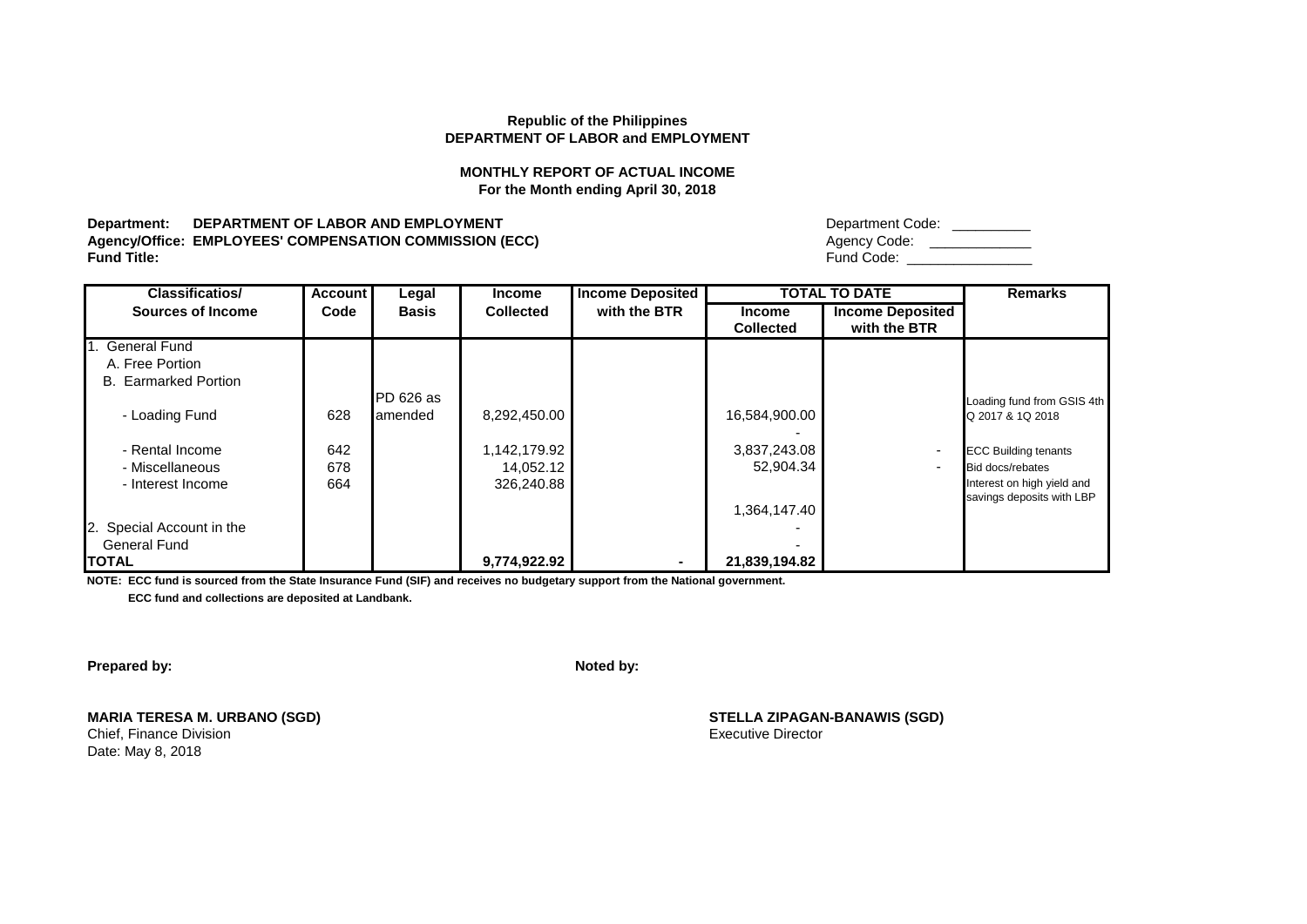# **MONTHLY REPORT OF ACTUAL INCOME For the Month ending May 31, 2018**

**Department: DEPARTMENT OF LABOR AND EMPLOYMENT Agency/Office: EMPLOYEES' COMPENSATION COMMISSION (ECC)**<br>Fund Title: **Fund Title:** Fund Code: \_\_\_\_\_\_\_\_\_\_\_\_\_\_\_\_

| Department Code: |  |
|------------------|--|
| Agency Code:     |  |
| Fund Code:       |  |

| <b>Classificatios/</b>                                                              | <b>Account</b>    | Legal                | <b>Income</b>                          | <b>Income Deposited</b> |                                           | <b>TOTAL TO DATE</b>                       | <b>Remarks</b>                                                                                             |
|-------------------------------------------------------------------------------------|-------------------|----------------------|----------------------------------------|-------------------------|-------------------------------------------|--------------------------------------------|------------------------------------------------------------------------------------------------------------|
| <b>Sources of Income</b>                                                            | Code              | <b>Basis</b>         | <b>Collected</b>                       | with the BTR            | <b>Income</b><br><b>Collected</b>         | <b>Income Deposited</b><br>with the BTR    |                                                                                                            |
| 1. General Fund<br>A. Free Portion<br><b>B.</b> Earmarked Portion<br>- Loading Fund | 628               | PD 626 as<br>amended |                                        |                         | 16,584,900.00                             |                                            | Loading fund from GSIS 4th<br>Q 2017 & 1Q 2018                                                             |
| - Rental Income<br>- Miscellaneous<br>- Interest Income                             | 642<br>678<br>664 |                      | 1,017,614.44<br>8,026.05<br>333,942.77 |                         | 4,854,857.52<br>60,930.39<br>1,698,090.17 | $\overline{\phantom{a}}$<br>$\blacksquare$ | <b>ECC Building tenants</b><br>Bid docs/rebates<br>Interest on high yield and<br>savings deposits with LBP |
| 2. Special Account in the<br><b>General Fund</b><br><b>ITOTAL</b>                   |                   |                      | 1,359,583.26                           |                         | 23,198,778.08                             |                                            |                                                                                                            |

**NOTE: ECC fund is sourced from the State Insurance Fund (SIF) and receives no budgetary support from the National government.**

 **ECC fund and collections are deposited at Landbank.**

**Prepared by: Noted by: Noted by: Noted by: Noted by: Noted by: Noted by: Noted by: Noted by: Noted by: Noted by: Noted by: Noted by: Noted by: Noted by: Noted by: Noted by: Noted by: No** 

**MARIA TERESA M. URBANO (SGD) STELLA ZIPAGAN-BANAWIS (SGD)**

Date: June 4, 2018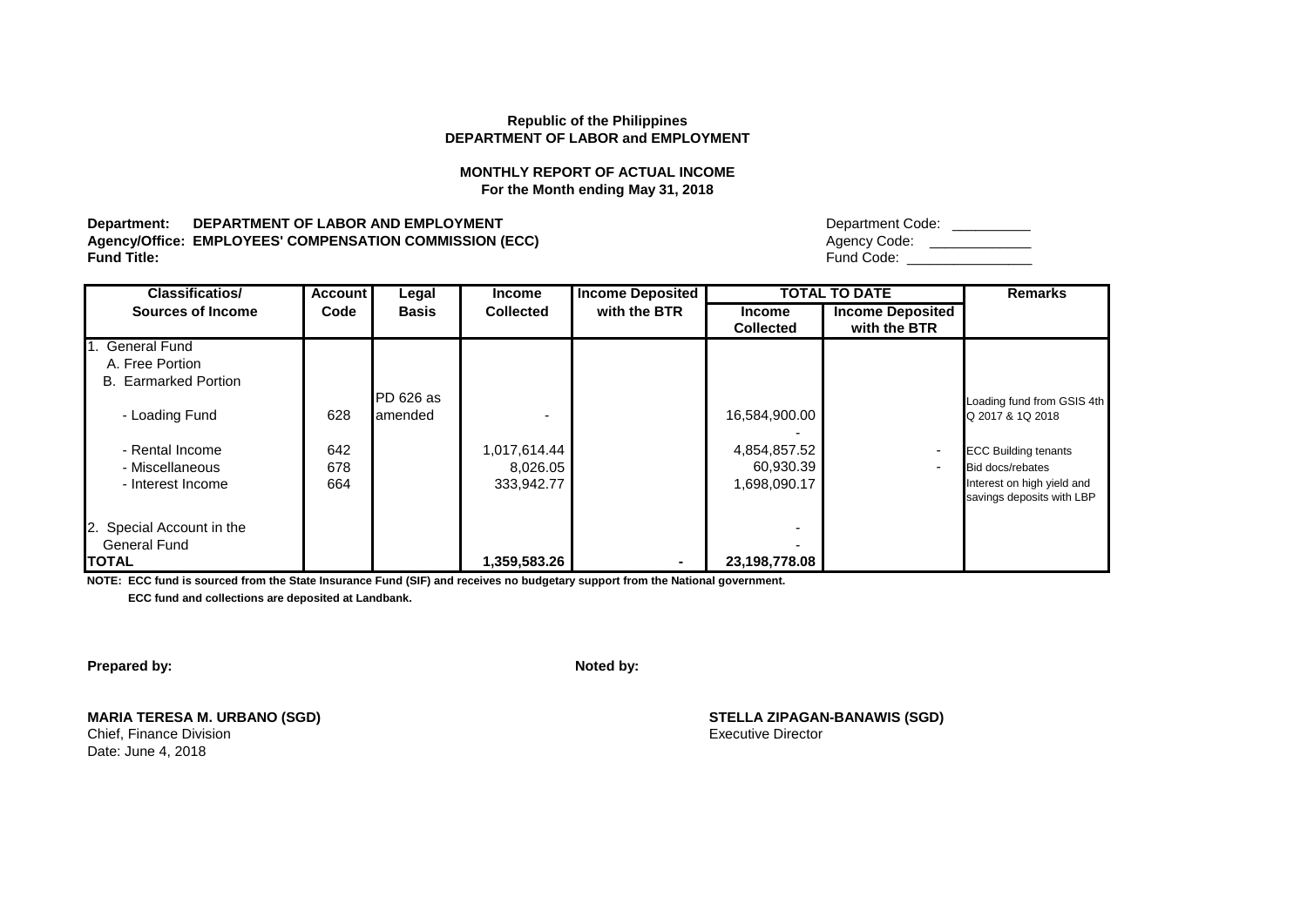# **MONTHLY REPORT OF ACTUAL INCOME For the Month ending June 30, 2018**

**Department: DEPARTMENT OF LABOR AND EMPLOYMENT Agency/Office: EMPLOYEES' COMPENSATION COMMISSION (ECC)**<br>Fund Title: **Fund Title:** Fund Code: \_\_\_\_\_\_\_\_\_\_\_\_\_\_\_\_

| Department Code: |  |
|------------------|--|
| Agency Code:     |  |
| Fund Code:       |  |

| <b>Classificatios/</b>                                            | <b>Account</b>    | Legal        | <b>Income</b>                         | <b>Income Deposited</b> |                                           | <b>TOTAL TO DATE</b>                    | <b>Remarks</b>                                                                                             |
|-------------------------------------------------------------------|-------------------|--------------|---------------------------------------|-------------------------|-------------------------------------------|-----------------------------------------|------------------------------------------------------------------------------------------------------------|
| Sources of Income                                                 | Code              | <b>Basis</b> | <b>Collected</b>                      | with the BTR            | <b>Income</b><br><b>Collected</b>         | <b>Income Deposited</b><br>with the BTR |                                                                                                            |
| I. General Fund<br>A. Free Portion<br><b>B.</b> Earmarked Portion |                   | PD 626 as    |                                       |                         |                                           |                                         |                                                                                                            |
| - Loading Fund                                                    | 628               | lamended     |                                       |                         | 16,584,900.00                             |                                         | Loading fund from GSIS 4th Q<br>2017 & 1Q 2018                                                             |
| - Rental Income<br>- Miscellaneous<br>- Interest Income           | 642<br>678<br>664 |              | 958,400.64<br>24,000.00<br>299,649.21 |                         | 5,813,258.16<br>84,930.39<br>1,997,739.38 |                                         | <b>ECC Building tenants</b><br>Bid docs/rebates<br>Interest on high yield and savings<br>deposits with LBP |
| 2. Special Account in the<br><b>General Fund</b><br><b>TOTAL</b>  |                   |              | 1,282,049.85                          | ۰                       | 24,480,827.93                             |                                         |                                                                                                            |

**NOTE: ECC fund is sourced from the State Insurance Fund (SIF) and receives no budgetary support from the National government.**

 **ECC fund and collections are deposited at Landbank.**

**Prepared by: Noted by: Noted by: Noted by: Noted by: Noted by: Noted by: Noted by: Noted by: Noted by: Noted by: Noted by: Noted by: Noted by: Noted by: Noted by: Noted by: Noted by: No** 

**MARIA TERESA M. URBANO (SGD) STELLA ZIPAGAN-BANAWIS (SGD)**

Date: July 4, 2018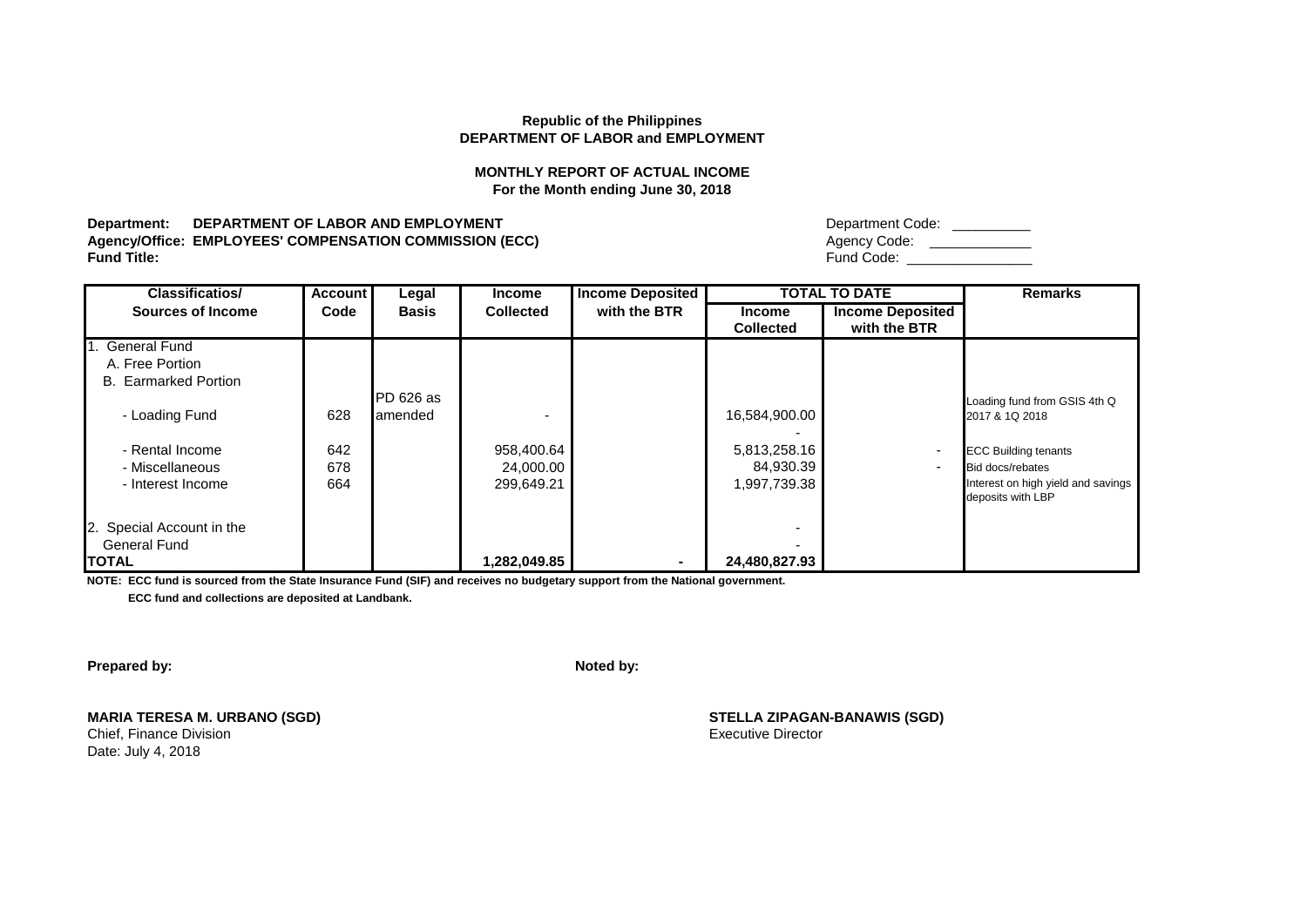# **MONTHLY REPORT OF ACTUAL INCOME For the Month ending July 31, 2018**

**Department: DEPARTMENT OF LABOR AND EMPLOYMENT Agency/Office: EMPLOYEES' COMPENSATION COMMISSION (ECC)**<br>Fund Title: **Fund Title:** Fund Code: \_\_\_\_\_\_\_\_\_\_\_\_\_\_\_\_

| Department Code: |
|------------------|
| Agency Code:     |
| Fund Code:       |

| <b>Classificatios/</b>      | <b>Account</b> | Legal        | <b>Income</b>    | <b>Income Deposited</b> |                  | <b>TOTAL TO DATE</b>     | <b>Remarks</b>                     |
|-----------------------------|----------------|--------------|------------------|-------------------------|------------------|--------------------------|------------------------------------|
| Sources of Income           | Code           | <b>Basis</b> | <b>Collected</b> | with the BTR            | <b>Income</b>    | <b>Income Deposited</b>  |                                    |
|                             |                |              |                  |                         | <b>Collected</b> | with the BTR             |                                    |
| 1. General Fund             |                |              |                  |                         |                  |                          |                                    |
| A. Free Portion             |                |              |                  |                         |                  |                          |                                    |
| <b>B.</b> Earmarked Portion |                |              |                  |                         |                  |                          |                                    |
|                             |                | PD 626 as    |                  |                         |                  |                          | Loading fund from GSIS 4th Q       |
| - Loading Fund              | 628            | lamended     | 46,351,410.50    |                         | 62,936,310.50    |                          | 2017 & 1Q 2018                     |
|                             |                |              |                  |                         |                  |                          |                                    |
| - Rental Income             | 642            |              | 774,623.26       |                         | 6,587,881.42     | $\overline{\phantom{a}}$ | <b>ECC Building tenants</b>        |
| - Miscellaneous             | 678            |              | 4,172.12         |                         | 89,102.51        | $\overline{\phantom{a}}$ | Bid docs/rebates                   |
| - Interest Income           | 664            |              | 324,537.92       |                         |                  |                          | Interest on high yield and savings |
|                             |                |              |                  |                         |                  |                          | deposits with LBP                  |
|                             |                |              |                  |                         | 2,322,277.30     |                          |                                    |
| 2. Special Account in the   |                |              |                  |                         |                  |                          |                                    |
| <b>General Fund</b>         |                |              |                  |                         |                  |                          |                                    |
| <b>ITOTAL</b>               |                |              | 47,454,743.80    | $\sim$                  | 71,935,571.73    |                          |                                    |

**NOTE: ECC fund is sourced from the State Insurance Fund (SIF) and receives no budgetary support from the National government.**

 **ECC fund and collections are deposited at Landbank.**

**Prepared by: Noted by: Noted by: Noted by: Noted by: Noted by: Noted by: Noted by: Noted by: Noted by: Noted by: Noted by: Noted by: Noted by: Noted by: Noted by: Noted by: Noted by: No** 

**MARIA TERESA M. URBANO (SGD) STELLA ZIPAGAN-BANAWIS (SGD)**

Date: August 13, 2018

**Chief, Finance Division** Executive Director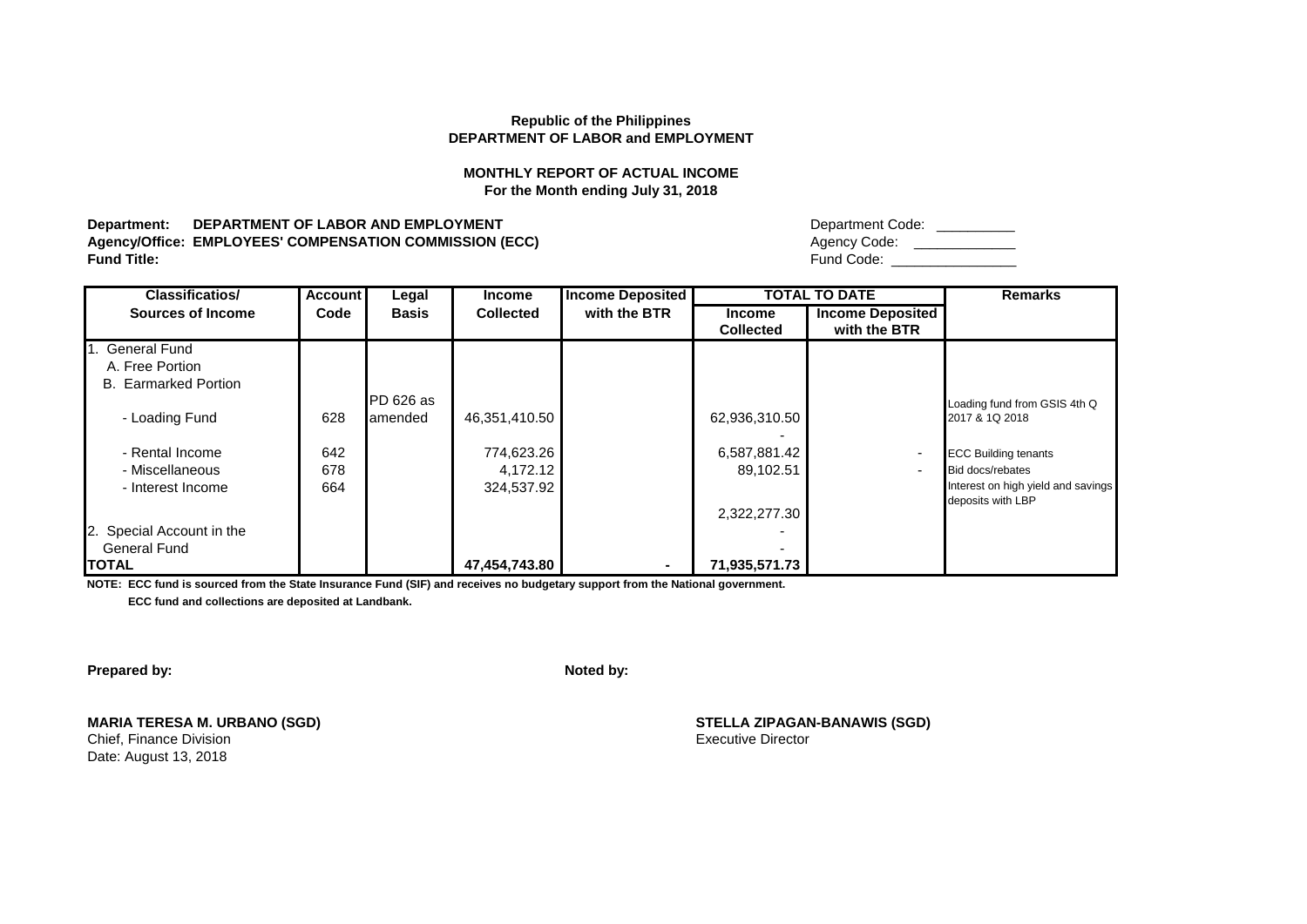# **MONTHLY REPORT OF ACTUAL INCOME For the Month ending August 31, 2018**

**Department: DEPARTMENT OF LABOR AND EMPLOYMENT Agency/Office: EMPLOYEES' COMPENSATION COMMISSION (ECC)**<br>Fund Title: **Fund Title:** Fund Code: \_\_\_\_\_\_\_\_\_\_\_\_\_\_\_\_

| Department Code: |
|------------------|
| Agency Code:     |
| Fund Code:       |

| <b>Classificatios/</b>      | <b>Account</b> | Legal        | <b>Income</b>    | <b>Income Deposited</b> |                  | <b>TOTAL TO DATE</b>     | <b>Remarks</b>                     |
|-----------------------------|----------------|--------------|------------------|-------------------------|------------------|--------------------------|------------------------------------|
| <b>Sources of Income</b>    | Code           | <b>Basis</b> | <b>Collected</b> | with the BTR            | <b>Income</b>    | <b>Income Deposited</b>  |                                    |
|                             |                |              |                  |                         | <b>Collected</b> | with the BTR             |                                    |
| 1. General Fund             |                |              |                  |                         |                  |                          |                                    |
| A. Free Portion             |                |              |                  |                         |                  |                          |                                    |
| <b>B.</b> Earmarked Portion |                |              |                  |                         |                  |                          |                                    |
|                             |                | PD 626 as    |                  |                         |                  |                          | Loading fund from GSIS 4th Q       |
| - Loading Fund              | 628            | amended      |                  |                         | 62,936,310.50    |                          | 2017 & 1Q 2018                     |
|                             |                |              |                  |                         |                  |                          |                                    |
| - Rental Income             | 642            |              | 996,828.24       |                         | 7,584,709.66     | $\overline{\phantom{a}}$ | <b>ECC Building tenants</b>        |
| - Miscellaneous             | 678            |              | 5,026.06         |                         | 94,128.57        | $\overline{\phantom{a}}$ | Bid docs/rebates                   |
| - Interest Income           | 664            |              | 335,930.22       |                         |                  |                          | Interest on high yield and savings |
|                             |                |              |                  |                         |                  |                          | deposits with LBP                  |
|                             |                |              |                  |                         | 2,658,207.52     |                          |                                    |
| 2. Special Account in the   |                |              |                  |                         |                  |                          |                                    |
| <b>General Fund</b>         |                |              |                  |                         |                  |                          |                                    |
| <b>ITOTAL</b>               |                |              | 1,337,784.52     | $\sim$                  | 73,273,356.25    |                          |                                    |

**NOTE: ECC fund is sourced from the State Insurance Fund (SIF) and receives no budgetary support from the National government.**

 **ECC fund and collections are deposited at Landbank.**

**Prepared by: Noted by: Noted by: Noted by: Noted by: Noted by: Noted by: Noted by: Noted by: Noted by: Noted by: Noted by: Noted by: Noted by: Noted by: Noted by: Noted by: Noted by: No** 

**MARIA TERESA M. URBANO (SGD) STELLA ZIPAGAN-BANAWIS (SGD)**

Date: September 7, 2018

**Chief, Finance Division** Executive Director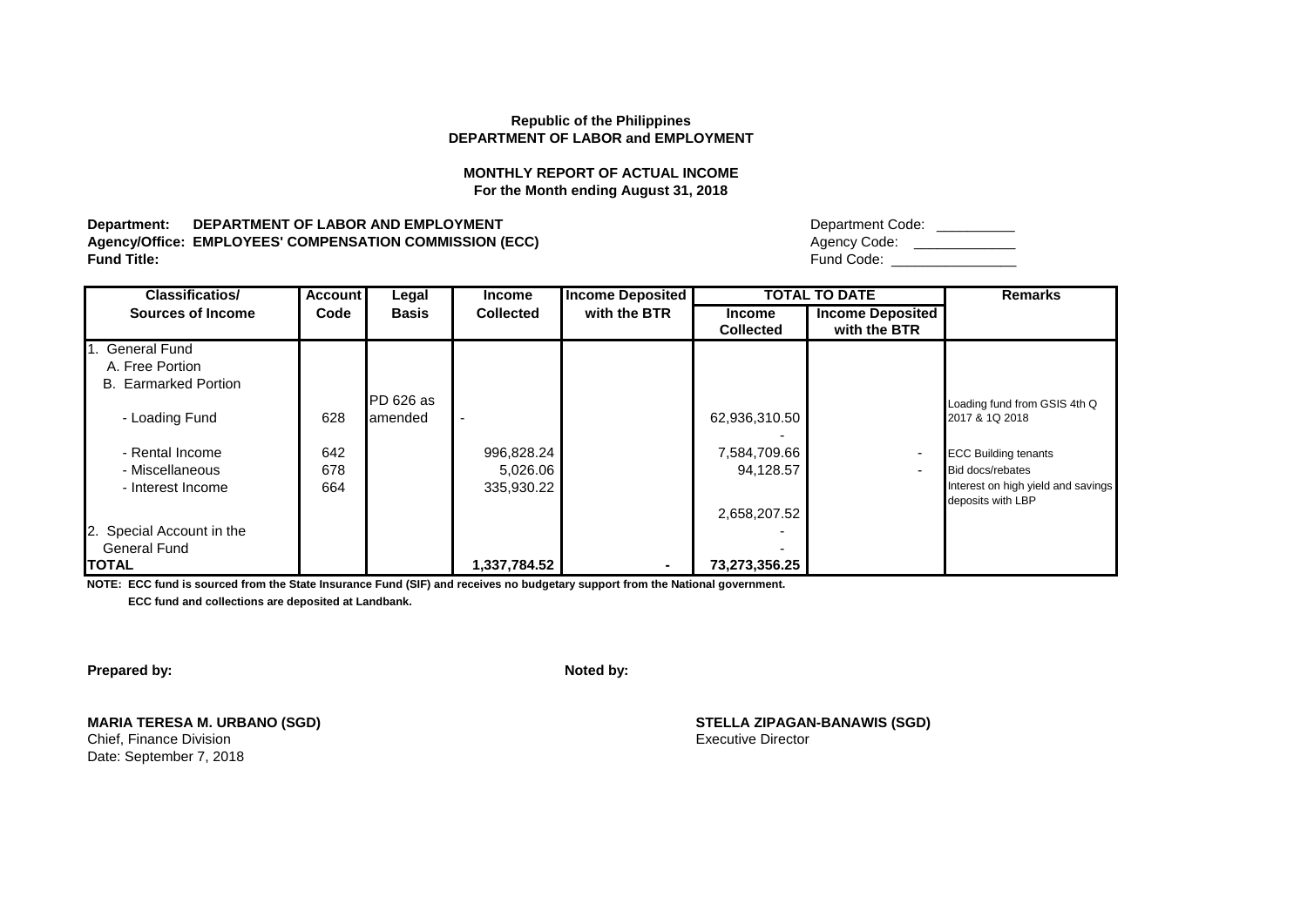#### **MONTHLY REPORT OF ACTUAL INCOME For the Month ending September 30, 2018**

**Department: DEPARTMENT OF LABOR AND EMPLOYMENT** Agency/Office: EMPLOYEES' COMPENSATION COMMISSION (ECC)<br>Fund Title: **Fund Title:** Fund Code: \_\_\_\_\_\_\_\_\_\_\_\_\_\_\_\_

| Department Code: |
|------------------|
| Agency Code:     |
| Fund Code:       |

| <b>Classificatios/</b>      | <b>Account</b> | Legal        | Income           | <b>Income Deposited</b> |                  | <b>TOTAL TO DATE</b>     | <b>Remarks</b>                     |
|-----------------------------|----------------|--------------|------------------|-------------------------|------------------|--------------------------|------------------------------------|
| <b>Sources of Income</b>    | Code           | <b>Basis</b> | <b>Collected</b> | with the BTR            | <b>Income</b>    | <b>Income Deposited</b>  |                                    |
|                             |                |              |                  |                         | <b>Collected</b> | with the BTR             |                                    |
| 1. General Fund             |                |              |                  |                         |                  |                          |                                    |
| A. Free Portion             |                |              |                  |                         |                  |                          |                                    |
| <b>B.</b> Earmarked Portion |                |              |                  |                         |                  |                          |                                    |
|                             |                | PD 626 as    |                  |                         |                  |                          | Loading fund from GSIS 4th Q       |
| - Loading Fund              | 628            | lamended     |                  |                         | 62,936,310.50    |                          | 2017 & 1Q 2018                     |
|                             |                |              |                  |                         |                  |                          |                                    |
| - Rental Income             | 642            |              | 1,352,402.62     |                         | 8,937,112.28     | $\overline{\phantom{a}}$ | <b>ECC Building tenants</b>        |
| - Miscellaneous             | 678            |              | 1,061.59         |                         | 95,190.16        | $\blacksquare$           | Bid docs/rebates                   |
| - Interest Income           | 664            |              | 316,193.89       |                         |                  |                          | Interest on high yield and savings |
|                             |                |              |                  |                         |                  |                          | deposits with LBP                  |
|                             |                |              |                  |                         | 2,974,401.41     |                          |                                    |
| 2. Special Account in the   |                |              |                  |                         |                  |                          |                                    |
| General Fund                |                |              |                  |                         |                  |                          |                                    |
| <b>TOTAL</b>                |                |              | 1,669,658.10     | $\sim$                  | 74,943,014.35    |                          |                                    |

**NOTE: ECC fund is sourced from the State Insurance Fund (SIF) and receives no budgetary support from the National government. ECC fund and collections are deposited at Landbank.**

**Prepared by: Noted by: Noted by: Noted by: Noted by: Noted by: Noted by: Noted by: Noted by: Noted by: Noted by: Noted by: Noted by: Noted by: Noted by: Noted by: Noted by: Noted by: No** 

**MARIA TERESA M. URBANO (SGD) STELLA ZIPAGAN-BANAWIS (SGD)** Chief, Finance Division Date: October 4, 2018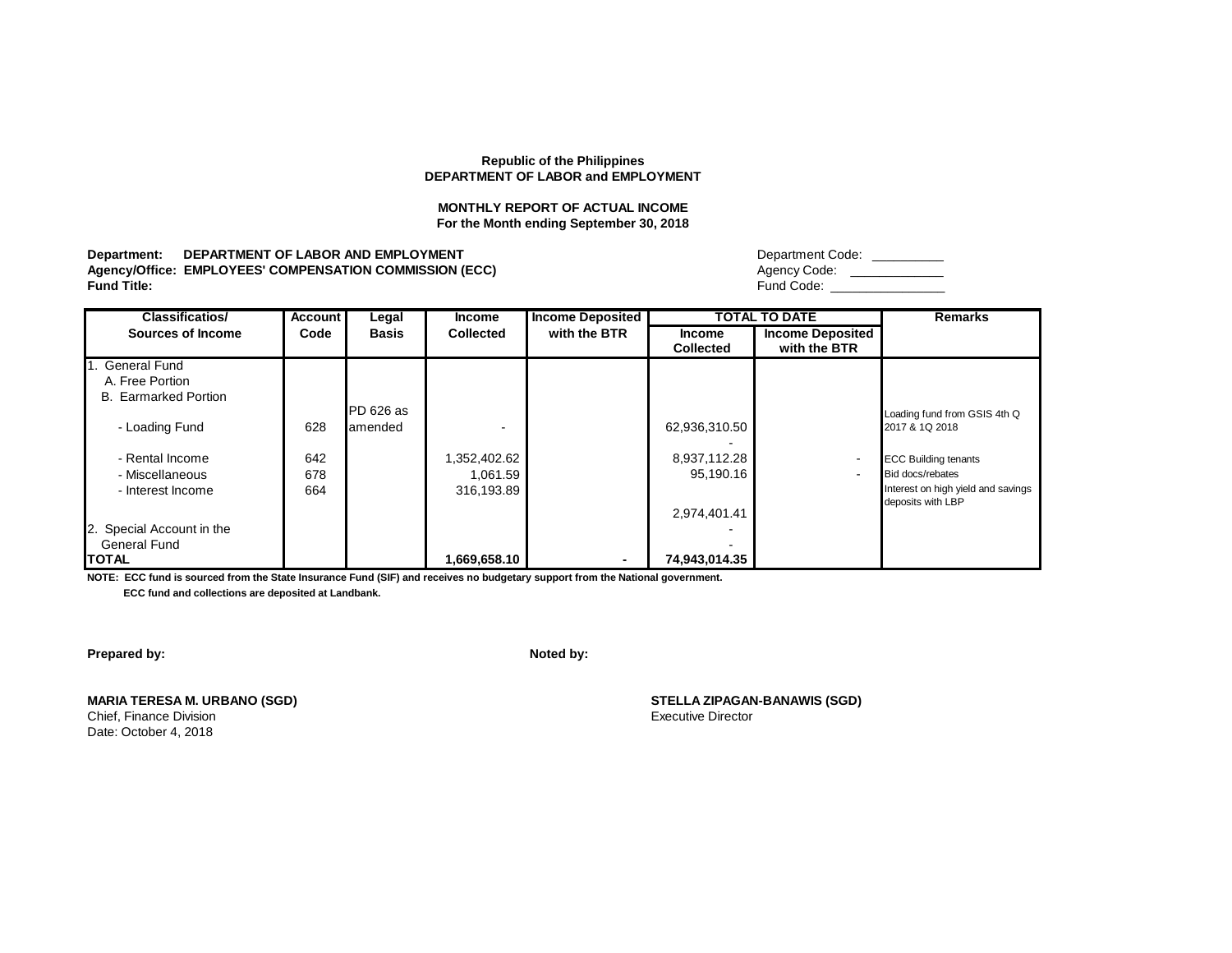# **MONTHLY REPORT OF ACTUAL INCOME For the Month ending October 31, 2018**

**Department: DEPARTMENT OF LABOR AND EMPLOYMENT Agency/Office: EMPLOYEES' COMPENSATION COMMISSION (ECC)**<br>Fund Title: **Fund Title:** Fund Code: \_\_\_\_\_\_\_\_\_\_\_\_\_\_\_\_

| Department Code: |  |
|------------------|--|
| Agency Code:     |  |
| Fund Code:       |  |

| <b>Classificatios/</b>                                            | <b>Account</b>    | Legal        | <b>Income</b>                           | <b>Income Deposited</b> |                                           | <b>TOTAL TO DATE</b>                                 | <b>Remarks</b>                                                                                             |
|-------------------------------------------------------------------|-------------------|--------------|-----------------------------------------|-------------------------|-------------------------------------------|------------------------------------------------------|------------------------------------------------------------------------------------------------------------|
| Sources of Income                                                 | Code              | <b>Basis</b> | <b>Collected</b>                        | with the BTR            | <b>Income</b><br><b>Collected</b>         | <b>Income Deposited</b><br>with the BTR              |                                                                                                            |
| 1. General Fund<br>A. Free Portion<br><b>B.</b> Earmarked Portion |                   | PD 626 as    |                                         |                         |                                           |                                                      | Loading fund from GSIS 4th Q                                                                               |
| - Loading Fund                                                    | 628               | amended      |                                         |                         | 62,936,310.50                             |                                                      | 2017 & 1Q 2018                                                                                             |
| - Rental Income<br>- Miscellaneous<br>- Interest Income           | 642<br>678<br>664 |              | 816,605.54<br>(10,000.00)<br>312,589.95 |                         | 9,753,717.82<br>85,190.16<br>3,286,991.36 | $\overline{\phantom{a}}$<br>$\overline{\phantom{a}}$ | <b>ECC Building tenants</b><br>Bid docs/rebates<br>Interest on high yield and savings<br>deposits with LBP |
| 2. Special Account in the<br><b>General Fund</b><br><b>TOTAL</b>  |                   |              | 1,119,195.49                            | ۰.                      | 76,062,209.84                             |                                                      |                                                                                                            |

**NOTE: ECC fund is sourced from the State Insurance Fund (SIF) and receives no budgetary support from the National government.**

 **ECC fund and collections are deposited at Landbank.**

\*adjusted Miscellaneous income due to refund to bidders

**Prepared by: Noted by: Noted by: Noted by: Noted by: Noted by: Noted by: Noted by: Noted by: Noted by: Noted by: Noted by: Noted by: Noted by: Noted by: Noted by: Noted by: Noted by: No** 

**MARIA TERESA M. URBANO (SGD) STELLA ZIPAGAN-BANAWIS (SGD)** Chief, Finance Division **Executive Director** Chief, Finance Division **Executive Director** 

Date: November 12, 2018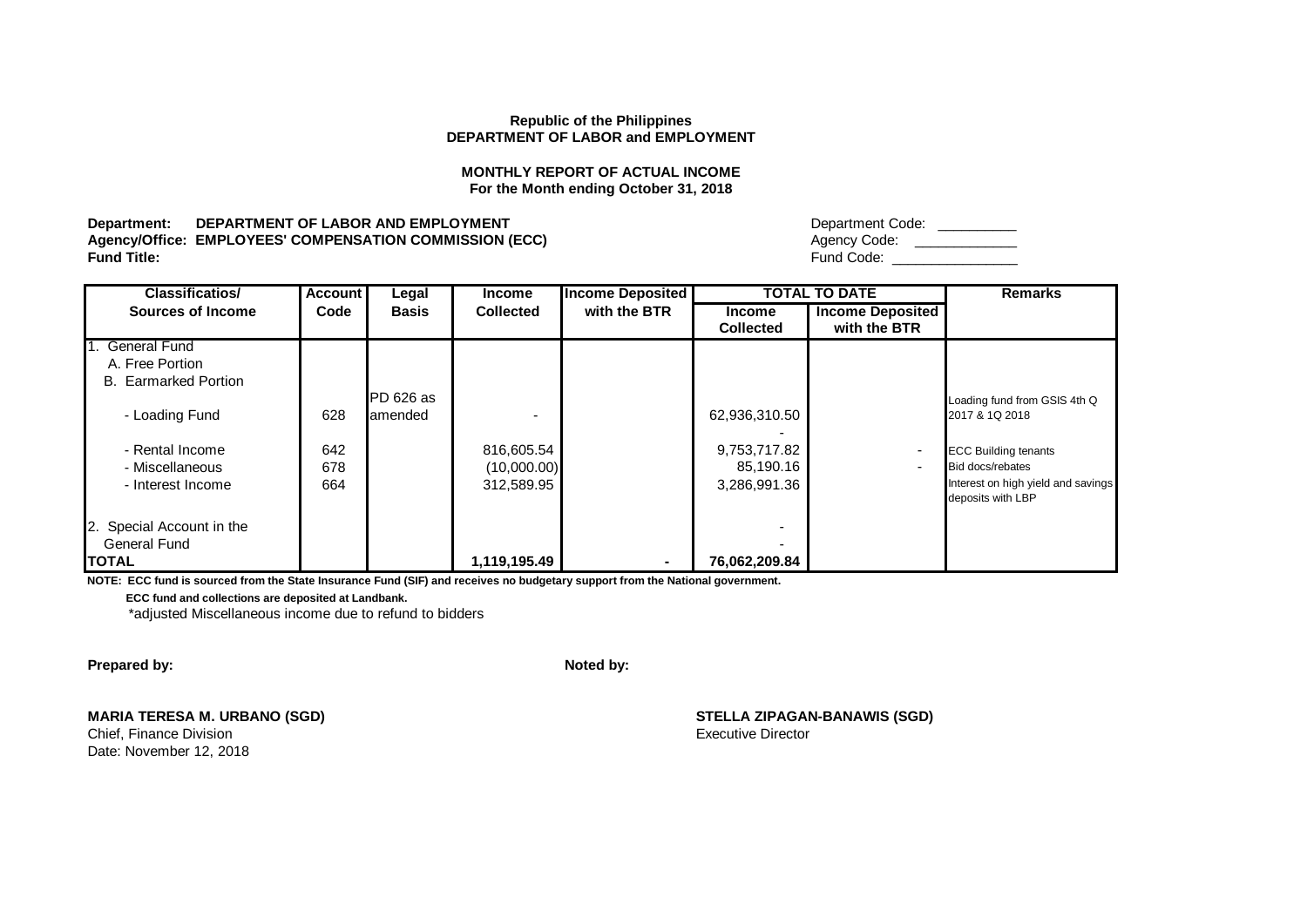# **MONTHLY REPORT OF ACTUAL INCOME For the Month ending November 30, 2018**

**Department: DEPARTMENT OF LABOR AND EMPLOYMENT Agency/Office: EMPLOYEES' COMPENSATION COMMISSION (ECC)**<br>Fund Title: **Fund Title:** Fund Code: \_\_\_\_\_\_\_\_\_\_\_\_\_\_\_\_

| Department Code: |  |
|------------------|--|
| Agency Code:     |  |
| Fund Code:       |  |

| <b>Classificatios/</b>      | <b>Account</b> | Legal        | <b>Income</b>    | <b>Income Deposited</b> |                  | <b>TOTAL TO DATE</b>    | <b>Remarks</b>                     |
|-----------------------------|----------------|--------------|------------------|-------------------------|------------------|-------------------------|------------------------------------|
| <b>Sources of Income</b>    | Code           | <b>Basis</b> | <b>Collected</b> | with the BTR            | <b>Income</b>    | <b>Income Deposited</b> |                                    |
|                             |                |              |                  |                         | <b>Collected</b> | with the BTR            |                                    |
| I. General Fund             |                |              |                  |                         |                  |                         |                                    |
| A. Free Portion             |                |              |                  |                         |                  |                         |                                    |
| <b>B.</b> Earmarked Portion |                |              |                  |                         |                  |                         |                                    |
|                             |                | PD 626 as    |                  |                         |                  |                         | Loading fund from GSIS 4th Q       |
| - Loading Fund              | 628            | amended      | 11,785,473.49    |                         | 74,721,783.99    |                         | 2017 & 1Q 2018                     |
|                             |                |              |                  |                         |                  |                         |                                    |
| - Rental Income             | 642            |              | 786,605.54       |                         | 10,540,323.36    |                         | <b>ECC Building tenants</b>        |
| - Miscellaneous             | 678            |              | 4,026.06         |                         | 89,216.22        |                         | Bid docs/rebates                   |
| - Interest Income           | 664            |              | 297,897.58       |                         |                  |                         | Interest on high yield and savings |
|                             |                |              |                  |                         |                  |                         | deposits with LBP                  |
|                             |                |              |                  |                         | 3,584,888.54     |                         |                                    |
| 2. Special Account in the   |                |              |                  |                         |                  |                         |                                    |
| <b>General Fund</b>         |                |              |                  |                         |                  |                         |                                    |
| <b>TOTAL</b>                |                |              | 12,874,002.67    | $\blacksquare$          | 88,936,212.11    |                         |                                    |

**NOTE: ECC fund is sourced from the State Insurance Fund (SIF) and receives no budgetary support from the National government.**

 **ECC fund and collections are deposited at Landbank.**

\*adjusted Interest income total

**Prepared by: Noted by: Noted by: Noted by: Noted by: Noted by: Noted by: Noted by: Noted by: Noted by: Noted by: Noted by: Noted by: Noted by: Noted by: Noted by: Noted by: Noted by: No** 

Chief, Finance Division **Chief, Finance Division** Chief, Finance Division **Officer-in-Charge** Date: December 5, 2018

**MARIA TERESA M. URBANO (SGD) ATTY. JONATHAN T. VILLASOTO (SGD)**